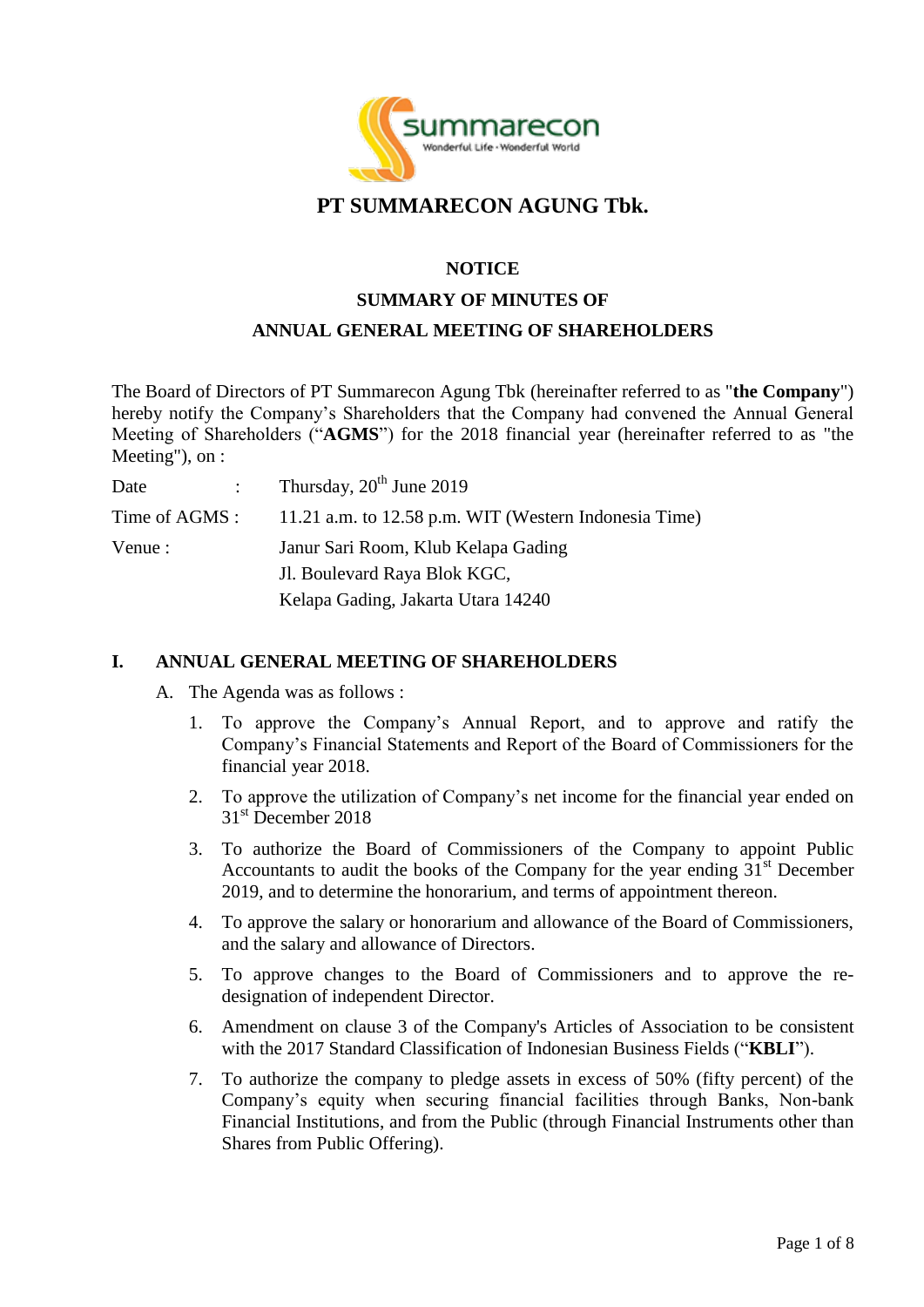- 8. a. To report on the utilization of funds from Summarecon Agung Continuous Bond II Tranche II Year 2017.
	- b. To report on the utilization of funds from Summarecon Agung Continuous Bond III Tranche I Year 2018.
- B. The Meeting was attended by :

Board of Commissioners

| <b>President Commissioner</b> | : Soetjipto Nagaria        |
|-------------------------------|----------------------------|
| Commissioner                  | : Harto Djojo Nagaria      |
| Independent Commissioner      | : Drs.H. Edi Darnadi, M.M. |
| Independent Commissioner      | : Esther Melyani Homan     |
| <b>Board of Directors</b>     |                            |
| <b>President Director</b>     | : Ir. Adrianto Pitoyo Adhi |
| Director                      | : Liliawati Rahardjo       |
| Director                      | : Soegianto Nagaria        |
| Director                      | : Herman Nagaria           |
| Director                      | : Lydia Tjio               |
| Director                      | : Nanik Widjaja            |
| Director                      | : Ir. Sharif Benyamin      |
| Director Independent          | : Jason Lim                |

- C. The Meeting was attended by shareholders and/or their proxy/representatives representing 11,436,047,196 shares with valid voting rights or equivalent to 79.27% of the total shares with valid voting rights which have been issued by the Company.
- D. Shareholders were given the opportunity to raise questions and/or comment on each item on the Agenda of the Meeting.
- E. There were 2 questions raised on item 1 in the Agenda with no further comments from the shareholders or their proxies. Shareholders or their proxies did not raise any questions or commented on item 2 to item 7 of the Agenda.
- F. The procedure for passing of resolutions in the Meeting was as follows:
	- Resolutions shall be passed by mutual consent. When consensus is not reached, then it shall be decided by voting rights.
	- The voting is done with a show of hands, by those who voted abstain, and then followed by those who voted against. Shareholders who do not raise their hands are counted as having given their assent to the proposals.
- G. The results of the voting process were as follows :

| Agenda | Assent                      | Dissent | Abstain             |
|--------|-----------------------------|---------|---------------------|
| Item 1 | 11,408,948,496 or<br>99.76% |         | 27,098,700 or 0.24% |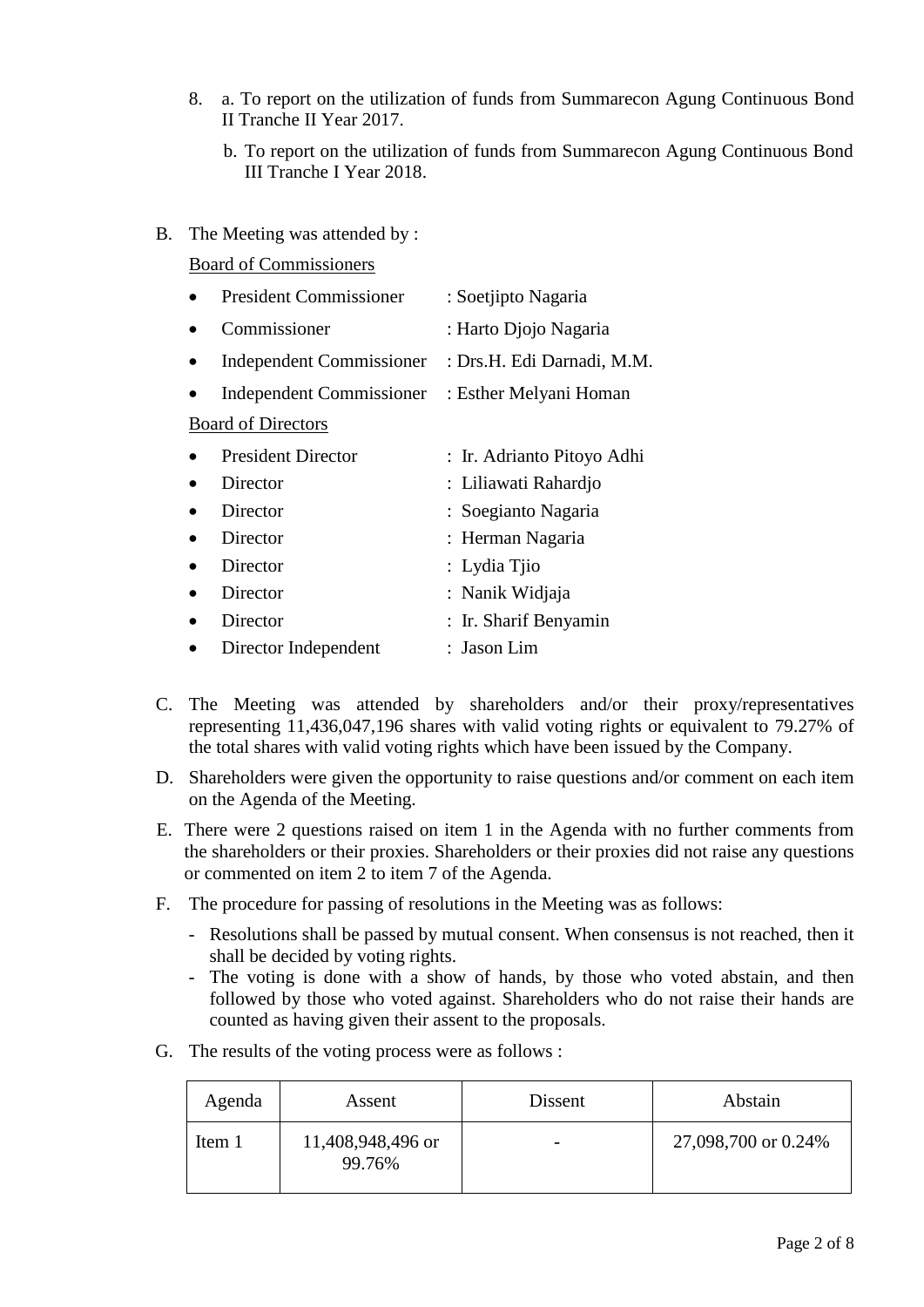| Agenda | Assent                      | <b>Dissent</b>             | Abstain             |
|--------|-----------------------------|----------------------------|---------------------|
| Item 2 | 11,434,554,996 or<br>99.99% | 1,492,200 or 0.01%         |                     |
| Item 3 | 10,067,674,750 or<br>88.03% | 1,367,042,446 or<br>11.59% | 1,330,000 or 0.01%  |
| Item 4 | 11,348,179,208 or<br>99.23% | 77,059,288 or 0.67%        | 10,808,700 or 0.09% |
| Item 5 | 8,672,438,928 or<br>75.83%  | 2,762,278,268 or<br>24.15% | 1,330,000 or 0.01%  |
| Item 6 | 8,672,438,928 or<br>75.83%  | 2,752,799,568 or<br>24.07% | 10,808,700 or 0.09% |
| Item 7 | 8,950,081,028 or<br>78.26%  | 2,475,157,468 or<br>21.64% | 10,808,700 or 0.09% |

Item 8 of the Agenda did not require the passing of any resolution.

H. The resolutions passed at the AGMS were as follows :

# **Item 1:**

- 1. To approve the Company's Annual Report for the 2018 financial year;
- 2. To ratify the Company's Financial Statements for the 2018 financial year which was audited by the Public Accounting Firm "Purwantono, Sungkoro & Surja" with an "**Unqualified**" opinion according to report Number: 00300/2.1032/AU.1/03/1175-  $2/1/\overline{III}/2019$  dated  $26^{\text{th}}$  March 2019;
- 3. To ratify the Report of the Board of Commissioners for the 2018 financial year;
- 4. To grant full release and discharge (*acquit et de charge*) to all members of the Board of Directors for carrying out their duties and responsibilities of managing and representing the Company, and to the Board of Commissioners for carrying out their supervisory and advisory duties and responsibilities and to support the Board of Directors, whose actions are reflected in the Company's Financial Statements for the 2018 financial year, and which are in accordance with the prevailing laws and regulations.

# **Item 2:**

- A. To approve the use of the Company's **Total Comprehensive Income** for the financial year ended on  $31<sup>st</sup>$  December 2018, amounting to Rupiah **707.801.637.000**.– (seven hundred and seven billion, eight hundred one million, and six hundred thirty seven thousand Rupiah), as follows:
	- a) Rupiah **7.078.016.370**.– (seven billion, seventy eight million, sixteen thousand and three hundred seventy Rupiah) shall be allocated for "reserve funds" in accordance with Article 70 of Law Number 40 of 2007 regarding Limited Liability Company.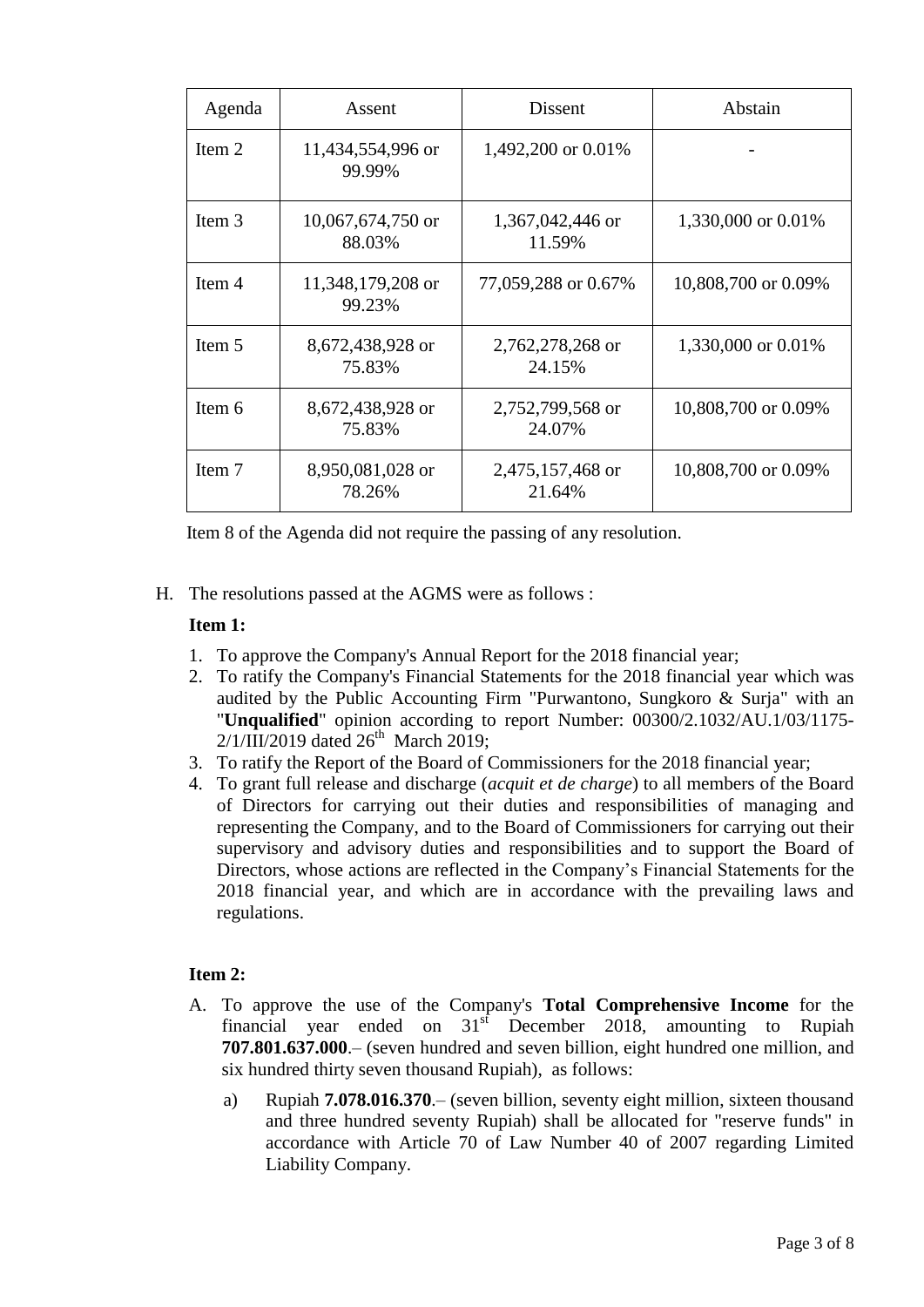b) Rupiah **72,133,908,400**.– (seventy two billion, one hundred thirty three million, nine hundred eight thousand and four hundred Rupiah) as cash dividends of Rupiah 5 (five Rupiah) per share to be distributed to the shareholders whose names are registered in the Company's Register of Shareholders at 4.00 p.m. WIT on  $02^{nd}$  July 2019.

To authorize the Company's Board of Directors to take all necessary actions to implement the payment of dividends. The dividends shall be paid out in accordance with prevailing taxation, Indonesia Stock Exchange and capital market regulations.

- c) The balance of Rupiah **628.589.712.230**,– (six hundred twenty eight billion, five hundred eighty nine million, seven hundred twelve thousand, two hundred and thirty Rupiah) will be recorded as retained earnings.
- d) To authorize the Directors of the Company with substitution rights to determine the schedule and procedures for the distribution of dividends in accordance with applicable regulations

#### **Item 3:**

To authorize the Board of Commissioners of the Company to appoint a Public Accountant who is licensed to provide audit services as stipulated in the regulations pertaining to Public Accountants and registered with the Indonesia Financial Services Authority as the Public Accountant of the Company, to audit the Company's books for the financial year ending  $31<sup>st</sup>$  December 2019, and to authorize the Board of Commissioners to determine the amount of honorarium and other requirements for the appointment of the Public Accountant, and to appoint a replacement Public Accountant if the appointed Public Accountant is unable to perform its duties for any reason. The Board of Commissioners shall consider the recommendations of the Audit Committee of the Company when appointing the Public Accountant.

# **Item 4:**

- 1. To authorize the Board of Commissioners to determine the salary and allowances, and/or other income for the Board of Directors for the 2019 financial year;
- 2. (a) Approve the total salary or honorarium and other allowances for the members of the Board of Commissioners of the Company for the 2019 financial year is at least equal to that received in the 2018 financial year, unless otherwise determined by the Board of Commissioners of the Company;

(b) To authorize the Board of Commissioners to perform the remuneration function of determining the salary, honorarium and other allowances for each member of the Board of Commissioners for the 2019 financial year.

#### **Item 5:**

- 1. From the closing of this AGMS :
	- a. To approve the resignation of Ester Melyani Homan as independent commissioner, and to grant full release and discharge (*acquit et de charge*) for carrying out her duties and responsibilities during her tenure, which are in accordance with the prevailing laws and regulations and as expresssed in the Annual Report of the Company.
	- b. To approve the appointment of Lexy Arie Tumiwa and Ge Lilies Yamin as independent commissioners of the Company, with a term of office commencing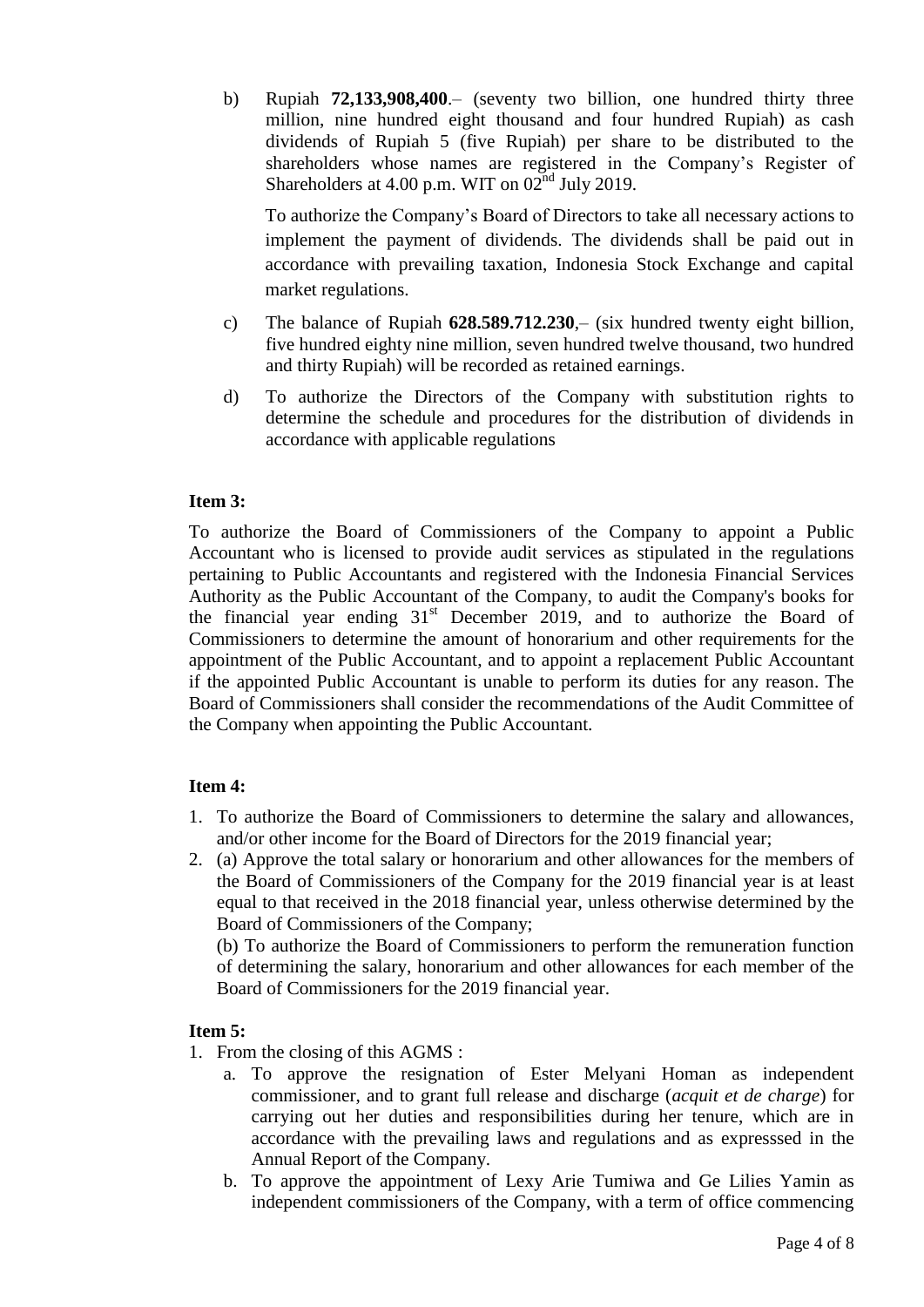from the close of this Meeting and ending at the close of the General Meeting of Shareholders of the Company to be held in 2020.

- c. To approve the re-designation of Jason Lim from Independent Director to Director.
- 2. To authorize the Board of Directors to document the appointments under notarial deed, including informing and registering with the relevant authorities, and to take all necessary actions in connection with the resolution.

The composition of the Board of Directors and Board of Commissioners commencing from the close of the Meeting, and ending at the close of the General Meeting of Shareholders of the Company to be held in 2020 are as follows:

Board of Directors

|           | <b>President Director</b>       | : Ir. Adrianto Pitoyo Adhi  |
|-----------|---------------------------------|-----------------------------|
|           | Director                        | : Liliawati Rahardjo        |
|           | Director                        | : Soegianto Nagaria         |
|           | Director                        | : Herman Nagaria            |
|           | Director                        | : Lydia Tjio                |
|           | Director                        | : Nanik Widjaja             |
| $\bullet$ | Director                        | : Ir. Sharif Benyamin       |
|           | Director                        | : Jason Lim                 |
|           | <b>Board of Commissioners</b>   |                             |
|           | <b>President Commissioner</b>   | : Soetjipto Nagaria         |
|           | Commissioner                    | : Harto Djojo Nagaria       |
|           | <b>Independent Commissioner</b> | : Drs. H. Edi Darnadi, M.M. |
|           | <b>Independent Commissioner</b> | : Lexy Arie Tumiwa          |
|           | <b>Independent Commissioner</b> | : Ge Lilies Yamin           |

#### **Item 6:**

- 1. To approve the amendment to Clause 3 of the Company's Articles of Association to be consistent with the 2017 Standard Classification of Indonesian Business Fields ("**KBLI**"), without changing the principal business activities of the Company.
- 2. To grant authority to the Company's Directors to :
	- To formulate the amendment to Clause 3 of the Company's Articles of Association to be consistent with the 2017 Standard Classification of Indonesian Business Fields ("**KBLI**"), without changing the principal business activities of the Company.
	- To declare the amendments above under notarial deed, to obtain the necessary approvals from the Ministry of Law and Human Rights, and take all necessary actions to legally ratify the amendments.

# **Item 7:**

1. To approve the transfer and/or pledge of assets in excess of 50% (fifty percent) of the Company's prevailing and future equity when securing financial facilities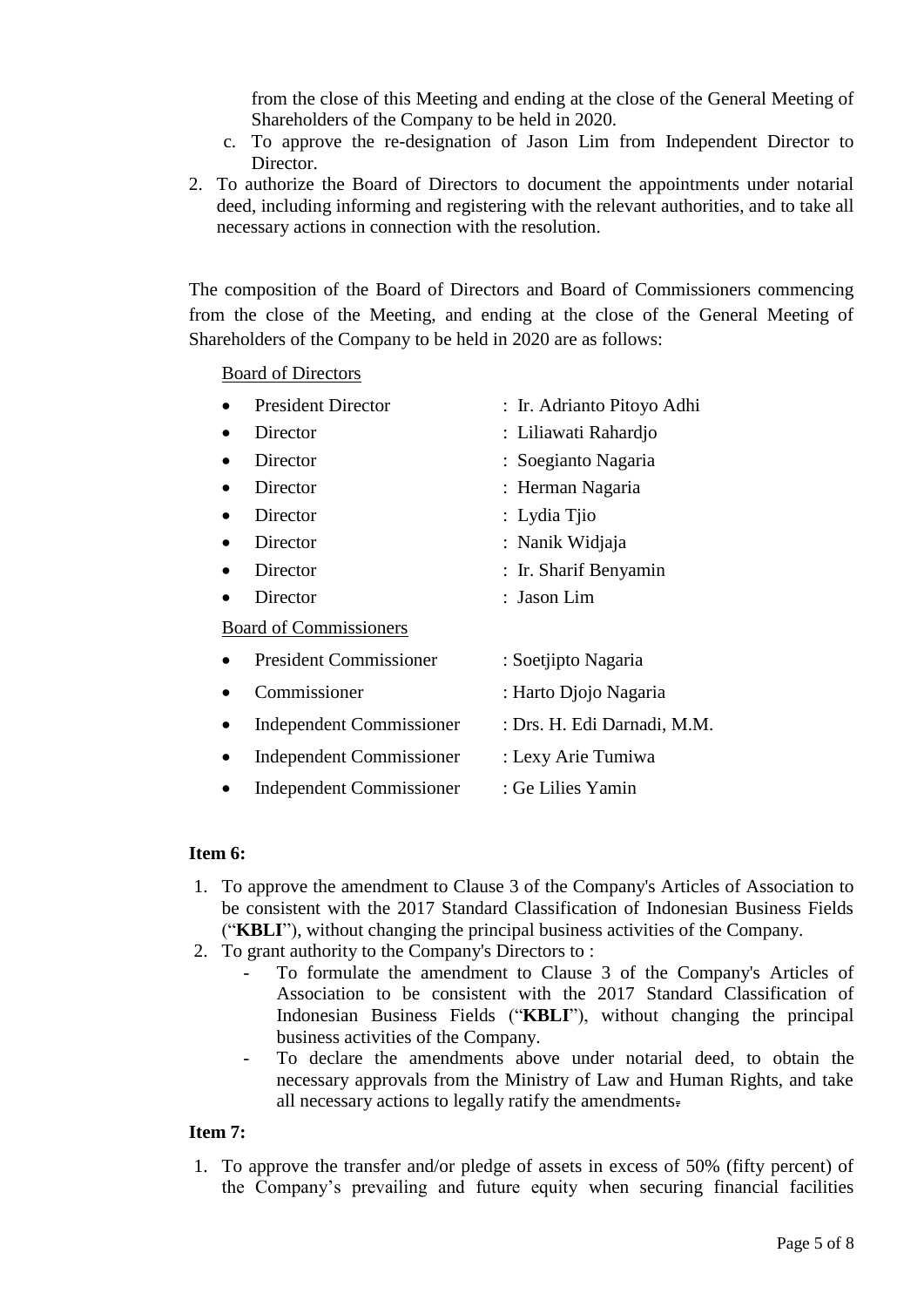through Banks, Non-bank Financial Institutions, and from the Public (through financial instruments other than shares from Public offering).

2. To authorize the Board of Directors of the Company with substitution right to take all necessary actions related to the pledging of collateral in excess of 50% (fifty percent) of the Company's Equity, and to state in a separate notarial deed the passing of this resolution, with due compliance with the terms and conditions of the prevailing laws and regulations, in particular the Capital Market regulations.

The transfer and/or pledging of Company's assets as collateral as referred to in this Agenda is an exception to the regulation on Material Transaction as defined in the Regulations of Bapepam LK Number: IX.E.2, and is not an Affiliated Transaction or Transaction with a Conflict of Interest as defined in the Regulations of Bapepam LK Number: IX.E.1, and the Company will comply with the provisions of the Capital Market Regulations wherever required in such regulation.

## **Item 8:**

The utilization of funds from Summarecon Agung Continuous Bond II Tranche II Year 2017 and Summarecon Agung Continuous Bond III Tranche I Year 2018 has complied with the "Use of Proceeds" as disclosed in the Additional Information Offer Circular.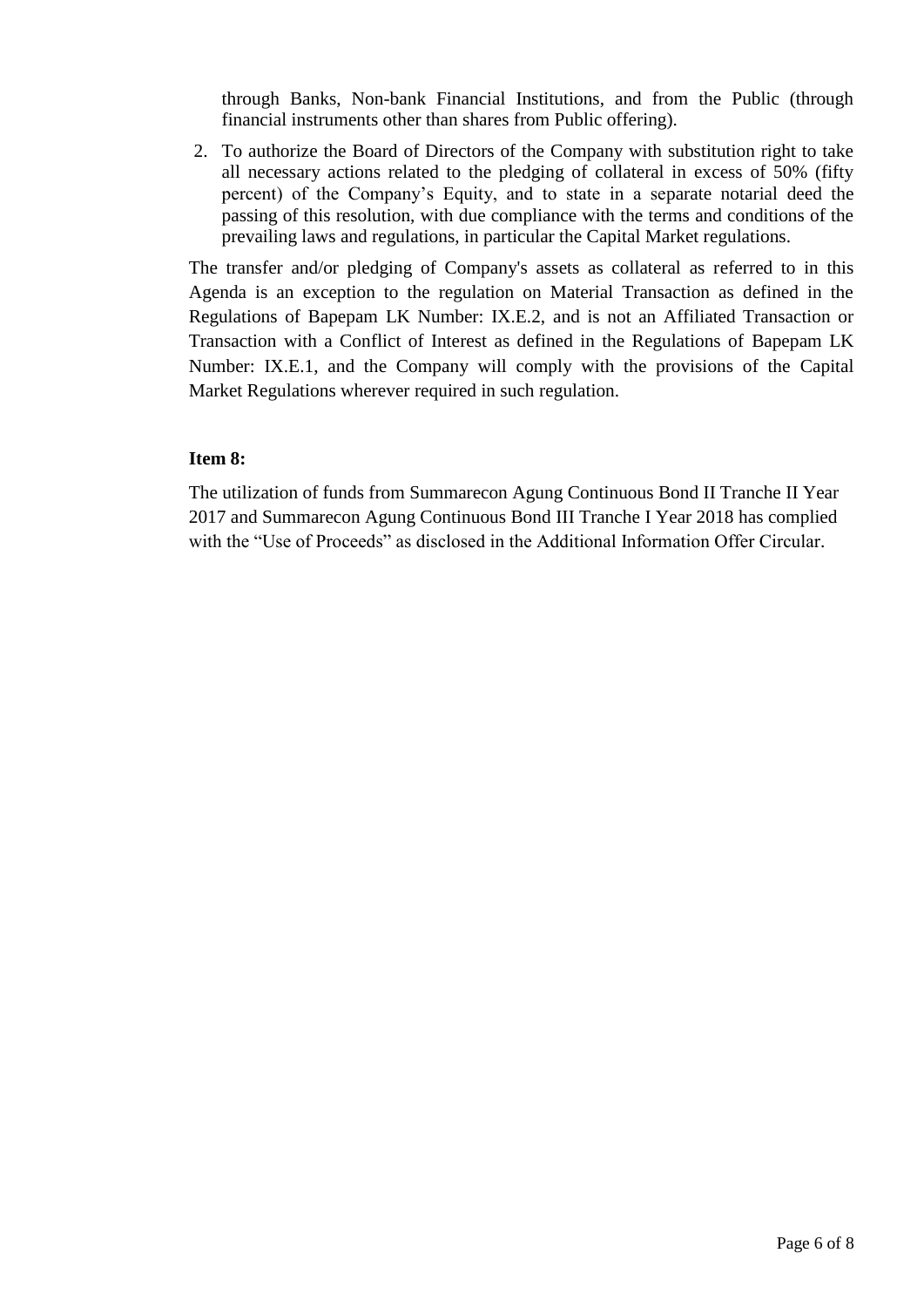# **Jakarta, 24th June 2019**

## **Board of Directors of the Company**

## **NOTICE**

# **RATIFICATION OF THE CONSOLIDATED FINANCIAL STATEMENTS OF PT SUMMARECON AGUNG Tbk. FOR 2018**

Pursuant to Article 68(4) of Law Number 40 of 2007 regarding Limited Liability Company, the Board of Directors hereby notify that the Company's Financial Statements for the financial year 2018 which was audited by the Public Accounting Firm "Purwantono, Sungkoro & Surja", and published in the Bisnis Indonesia and Investor Daily newspapers on 28<sup>th</sup> March 2019, have been ratified in the General Meeting of Shareholders on Thursday  $20<sup>th</sup>$  June 2019 without any amendments or comments.

**Jakarta, 24th June 2019**

## **Board of Directors of the Company**

#### **ANNOUNCEMENT SCHEDULE AND PROCEDURE FOR THE DISTRIBUTION OF CASH DIVIDENDS FOR 2018 FINANCIAL YEAR PT SUMMARECON AGUNG Tbk. ("COMPANY")**

In connection with the decision of the second agenda of the Annual General Meeting of Shareholders of the Company which was held on Thursday  $20<sup>th</sup>$  June 2019, among others agreed to the distribution of cash dividends to the Company's shareholders, amounting to Rp72,133,908,400.00 (seventy two billion one hundred thirty three million nine hundred eight thousand and four hundred rupiah) or equal to Rp. 5 (five rupiah) per share and in accordance with Article 22 of the Articles of Association of the Company, the Board of Directors of the Company hereby inform the shareholders of the Company regarding the distribution schedule and procedures for payment of cash dividends to be carried out with due regard to the applicable provisions of the Indonesia Stock Exchange, as follows:

A. The schedule and procedures for payment of the cash dividends are as follows:

| Activity                                          | Date             |
|---------------------------------------------------|------------------|
| Cum dividend in regular and negotiable<br>markets | $28th$ June 2019 |
| Ex dividend in regular and negotiable markets     | $01st$ July 2019 |
| Cum dividend in cash market                       | $02nd$ July 2019 |
| Ex dividend in cash market                        | $03rd$ July 2019 |
| Payment of cash dividend                          | $19th$ July 2019 |